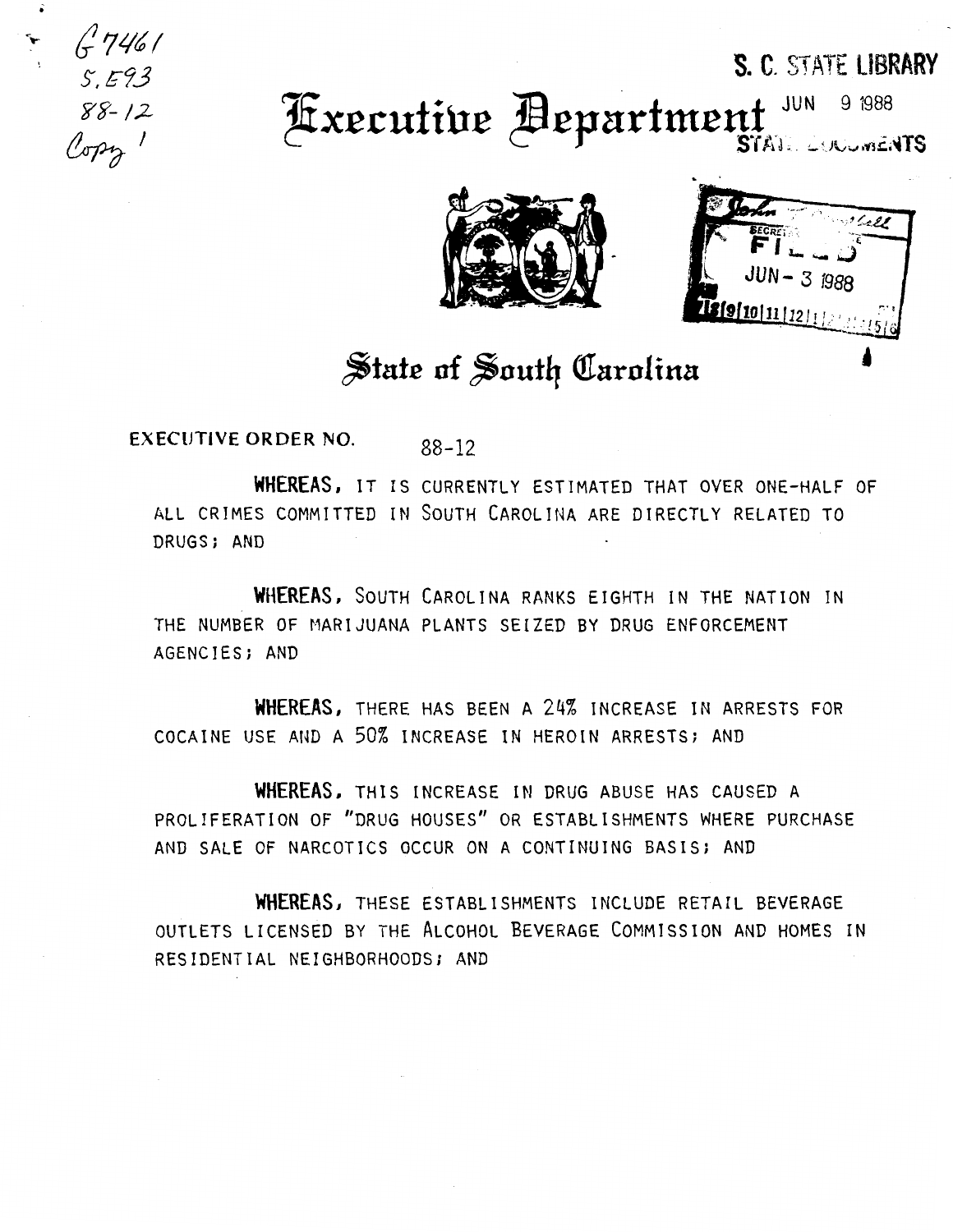PAGE TWO

**WHEREAS** THE RECENT INCREASE IN STREET CRIME CAN BE LIMITED TO THE PROLIFERATIONS OF THESE DRUGHOUSES; AND

WHEREAS, THESE DRUG OPERATIONS ARE RESULTING IN CRIMINAL ELEMENTS ORGANIZING INTO GANGS WITH GREATER DEPENDENCE ON VIOLENCE TO PROTECT THEIR AREAS OF CRIMINAL INFLUENCE; AND

**WHEREAS,** THESE ORGANIZED EFFORTS, PARTICULARLY THOSE WITH FOREIGN DRUG CONNECTIONS, ARE NOT ONLY A NATIONWIDE PROBLEM, BUT ALSO ARE FAST BECOMING A PROBLEM IN SOUTH CAROLINA; AND

**WHEREAS,** SOUTH CAROLINA DESIRES TO TAKE DEFINITIVE ACTION TO ALLEVIATE THE CRITICAL PROBLEMS BY REMOVING THESE DRUG HOUSES, MARIJUANA FIELDS, AND THE CRIMINAL ACTIVITY RESULTING FROM THESE DRUG PROBLEMS; AND

**WHEREAS,** THE STATE OF SOUTH CAROLINA NEEDS A CONCERTED STATEWIDE EFFORT TO COMBAT THESE PROBLEMS INCLUDING THE USE OF LOCAL AND STATE POLICE AUTHORITIES,

**NOW, THEREFORE,** BY VIRTUE OF THE POWERS CONFERRED UPON ME BY THE CONSTITUTION AND LAWS OF THE STATE, I HEREBY CREATE THE RETALIATION AGAINST ILLEGAL DRUGS (RAID) TEAM.

THE RAID TEAM WILL INVOLVE AGENTS FROM THE SOUTH CAROLINA LAW ENFORCEMENT DIVISION (SLED), ALCOHOL BEVERAGE CONTROL COMMISSION (ABC), WILDLIFE AND MARINE RESOURCES COMMISSION (WILDLIFE), AND THE SOUTH CAROLINA HIGHWAY PATROL (SCHP).